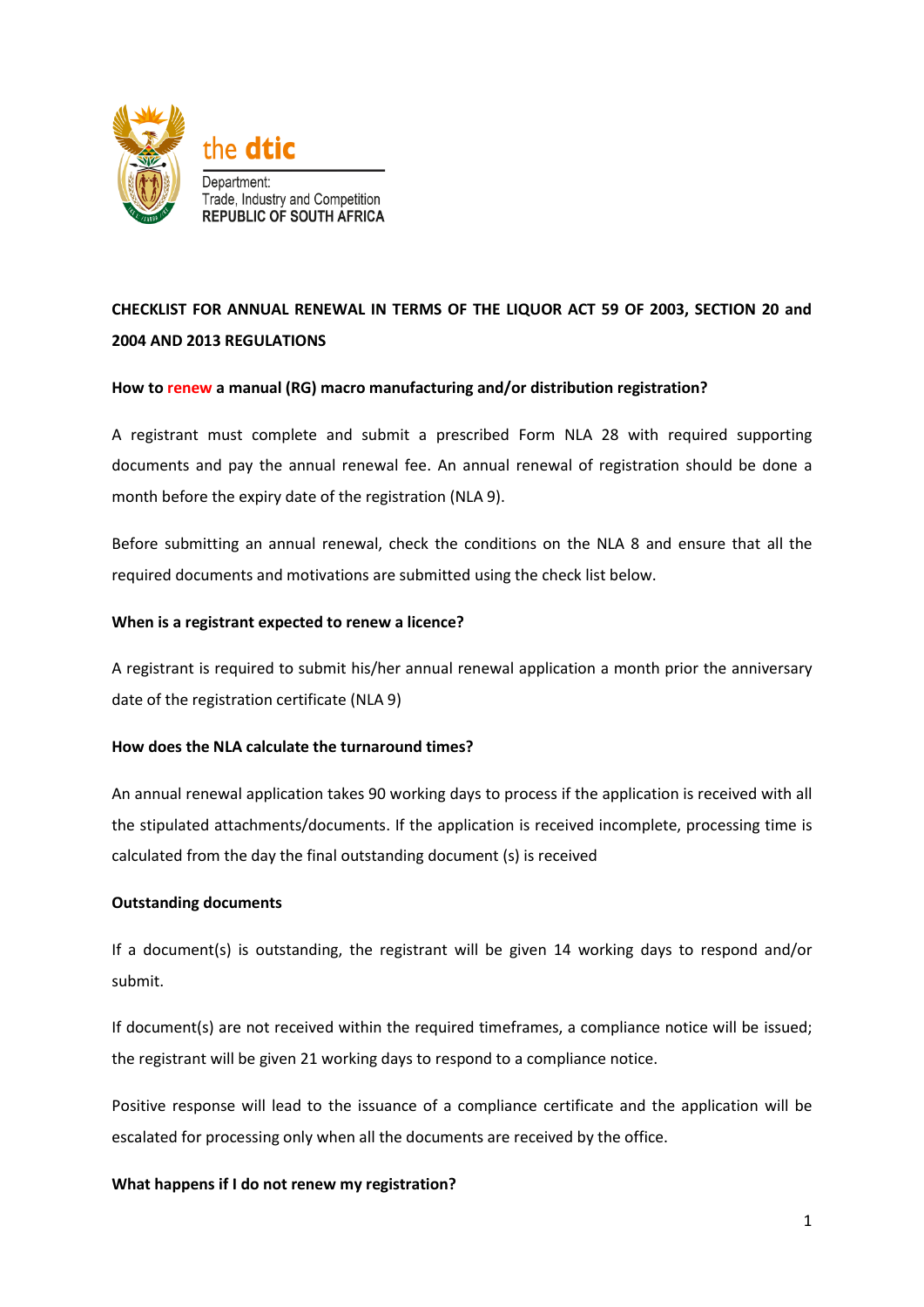If the registration is not renewed within the required time, a grace period after expiry will be granted and penalties will be incurred (not more than 4 months). If the registration is still not paid after the grace period, a compliance notice will be issued. Failure to respond to the compliance notice will lead to a registration being recommended for cancellation

| <b>CHECKLIST: ANNUAL RENEWAL DOCUMENT</b>                          | <b>YES</b> | <b>NO</b> |
|--------------------------------------------------------------------|------------|-----------|
| Prescribed Form NLA 28 completed and signed                        |            |           |
| Proof of payment                                                   |            |           |
| (indicate amount)                                                  |            |           |
| Projected Annual Turnover and                                      |            |           |
| Audited financial statement                                        |            |           |
| Certified copy of Identity document; or                            |            |           |
| Certified copy of Passport if registrant is a foreigner; or        |            |           |
| Certified trading business permit for foreigners                   |            |           |
| (not older than 3 months)                                          |            |           |
| Certified copy of SAPS Clearance Certificate for natural person.   |            |           |
| (not older than 3 months)                                          |            |           |
| Proof financial or non-financial support to an organization        |            |           |
| combating alcohol abuse.                                           |            |           |
| Valid tax clearance certificate                                    |            |           |
| (not older than 1 year)                                            |            |           |
| Business zoning certificate for industrial purposes or consent     |            |           |
| letter issued by relevant municipality/tribal authority            |            |           |
| An accredited verification certificate issued by SANAS in terms of |            |           |
| Broad Based Black Economic Empowerment Act no. 53 of 2003 or       |            |           |
| a certified affidavit.                                             |            |           |
| Certified copy of Company Registration Certificate                 |            |           |
| (Juristic person) and financial interest of each member            |            |           |
| Any new commitments made by registrant during the past year        |            |           |
| towards Black Economic Empowerment                                 |            |           |
| Shareholding information in respect of each member                 |            |           |
| Any financial interest in the Liquor Industry acquired within the  |            |           |
| Republic acquired in the past year                                 |            |           |
| New commitments made towards combating alcohol abuse               |            |           |
| New entrants to the industry                                       |            |           |
| Future Job creation: No of employees                               |            |           |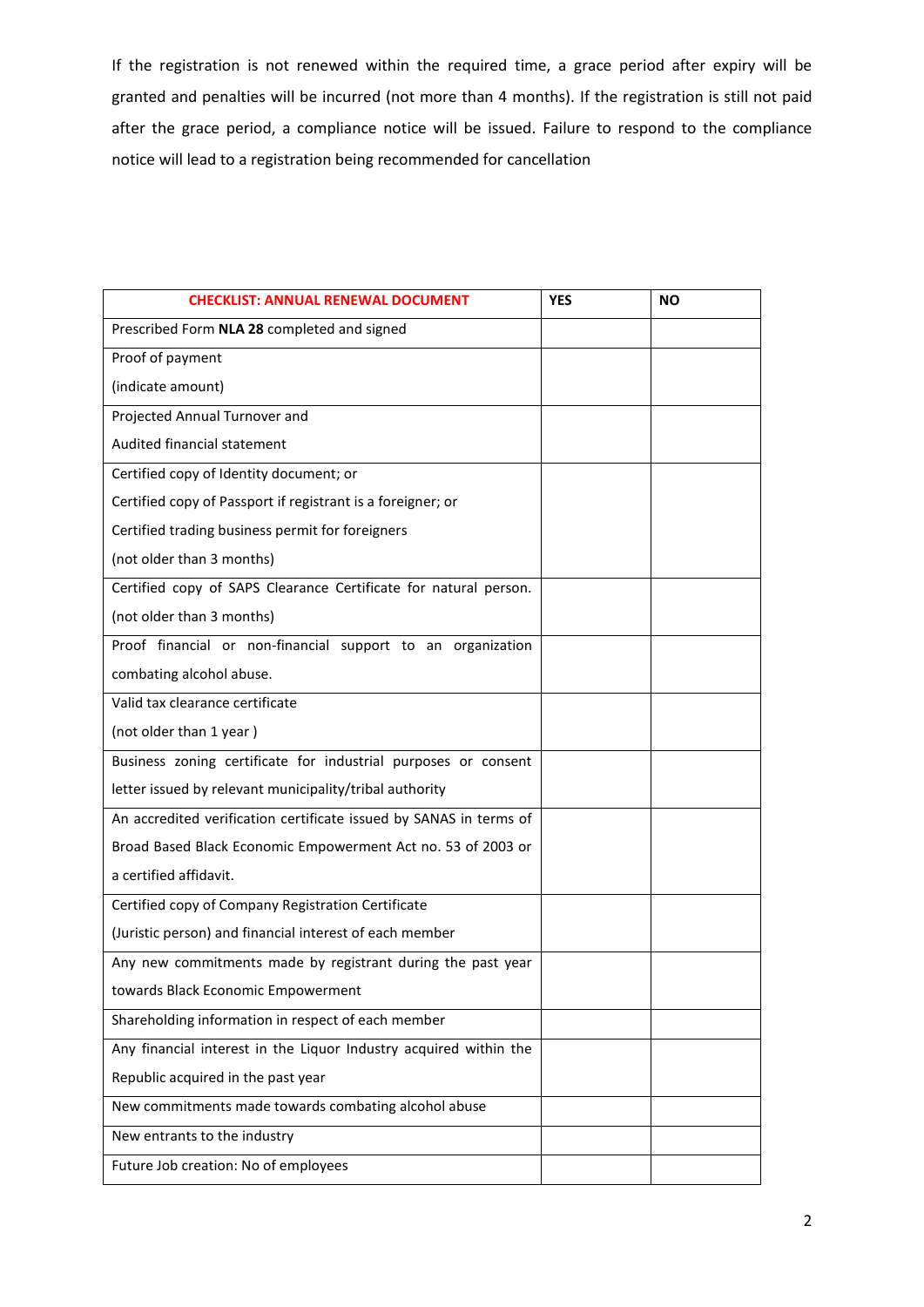| Diversity of ownership within the Liquor Industry        |  |
|----------------------------------------------------------|--|
| Efficiency of operation                                  |  |
| Competition within the industry                          |  |
| Exports                                                  |  |
| A sheet outlining a number of employee's employed by the |  |
| registrant                                               |  |
| Threshold volume (litres)                                |  |

## **ANNUAL RENEWAL FEES**

Registrants should ensure that the registration fee is aligned to the annual turnover as follow;

| <b>Annual Turnover</b>              | <b>Renewal fee</b> |
|-------------------------------------|--------------------|
| Less than 5 000 000                 | R <sub>2</sub> 000 |
| At least R5 000 000 but less than   | R4 000             |
| 15 000 000                          |                    |
| At least R15 000 000 but less than  | R5 000             |
| 250 000 000                         |                    |
| At least R250 000 000 but less than | R7 500             |
| R1 billion                          |                    |

#### **Penalties**

Registrants should ensure that their annual renewal fee includes the penalty fee if their registration licence has already expired as follows;

| <b>Month</b> | <b>Penalty</b>                 |
|--------------|--------------------------------|
| 1 month      | 25% of the annual renewal fee  |
| 2 months     | 50% of the annual renewal fee  |
| 3 months     | 75% of the annual renewal fee  |
| 4 months     | 100% of the annual renewal fee |

#### **Bank details**

Payments can be made into the Standard Bank account. The reference number should clearly be written as follows; **Reference for renewal: 03/RG No/Trading name**

You can deposit cash/bank guaranteed/electronically transfer the funds into in the account number below: